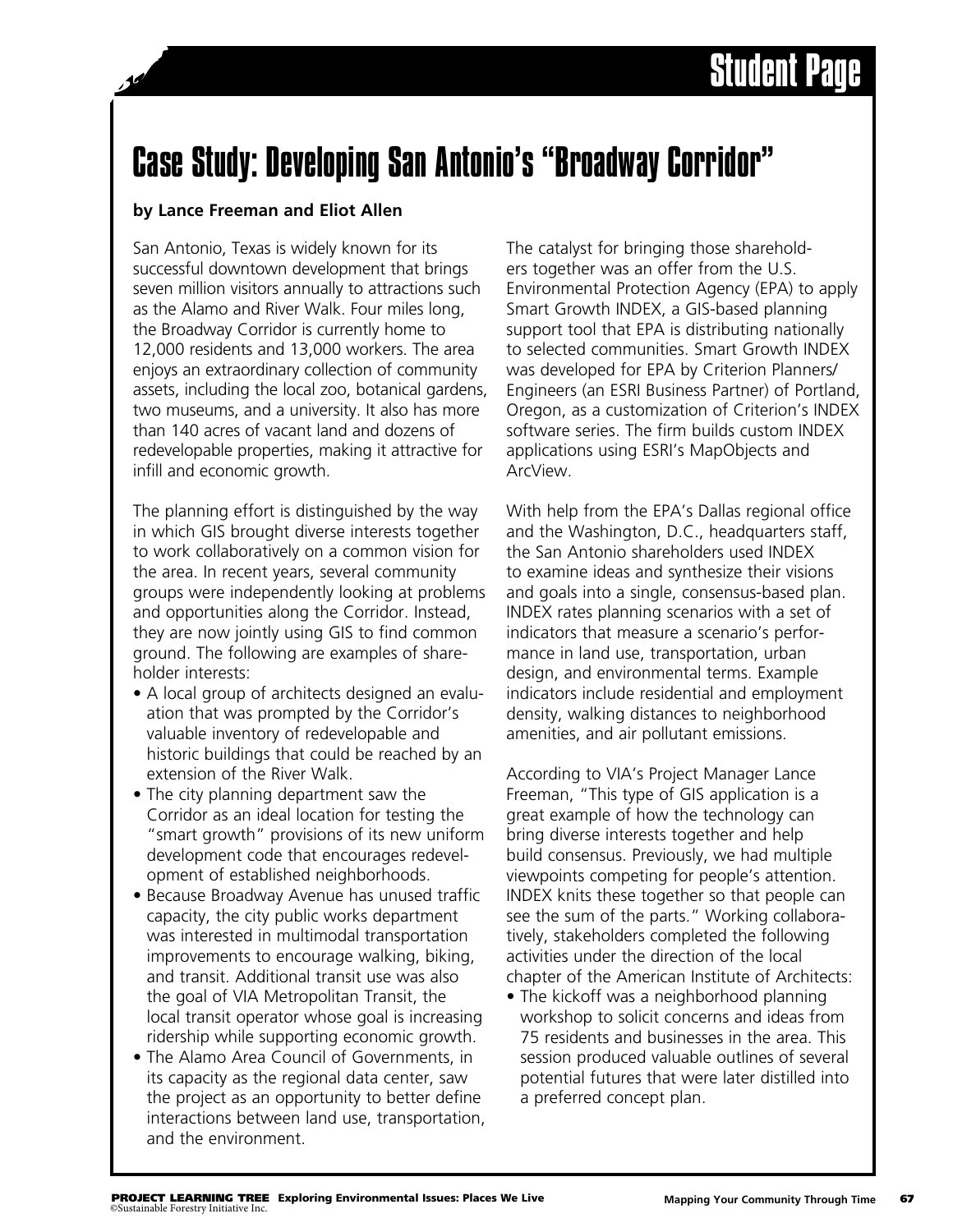# Case Study: Developing San Antonio's "Broadway Corridor" (cont.)

- A single database for the area was assembled from shareholder organizations. This process was significantly enhanced by the use of ArcGIS 8.1. Freeman observed, "With data coming in from so many sources, we couldn't have met our deadlines without version 8.1's direct reading of multiple data formats and advanced editing tools. We saved several days of work with the power of version 8.1."
- INDEX modeling was performed on three cases: (1) existing conditions to be used as benchmarks for evaluating alternative plans, (2) build-out of several current official plans for the areas that promote traditional auto-oriented uses, and (3) build-out of the workshop's preferred plan that promotes a mix of uses served by a multimodal transportation system. The objective was to determine which plan was most responsive to shareholder goals. See Figure 1.
- Shareholders reconvened to examine INDEX results, make refinements to their strategy, and prepare for the next implementation steps. A key component of the modeling was the use of ArcView Network Analyst. This ArcView extension is used in INDEX to simulate multimodal travel conditions in a study area that includes walking, biking, and transit. For each urban design scenario, ArcView Network Analyst is used to quickly gauge travel mode availabilities, distances, and route directness. As a result, every household and business in the area can be accurately characterized in terms of accessibility to essential services and amenities. According to Eliot Allen of Criterion Planners/Engineers, "With ESRI's help, we've been able to develop ArcView Network Analyst into an essential diagnostic tool that truly integrates land use and transportation planning at the neighborhood level."